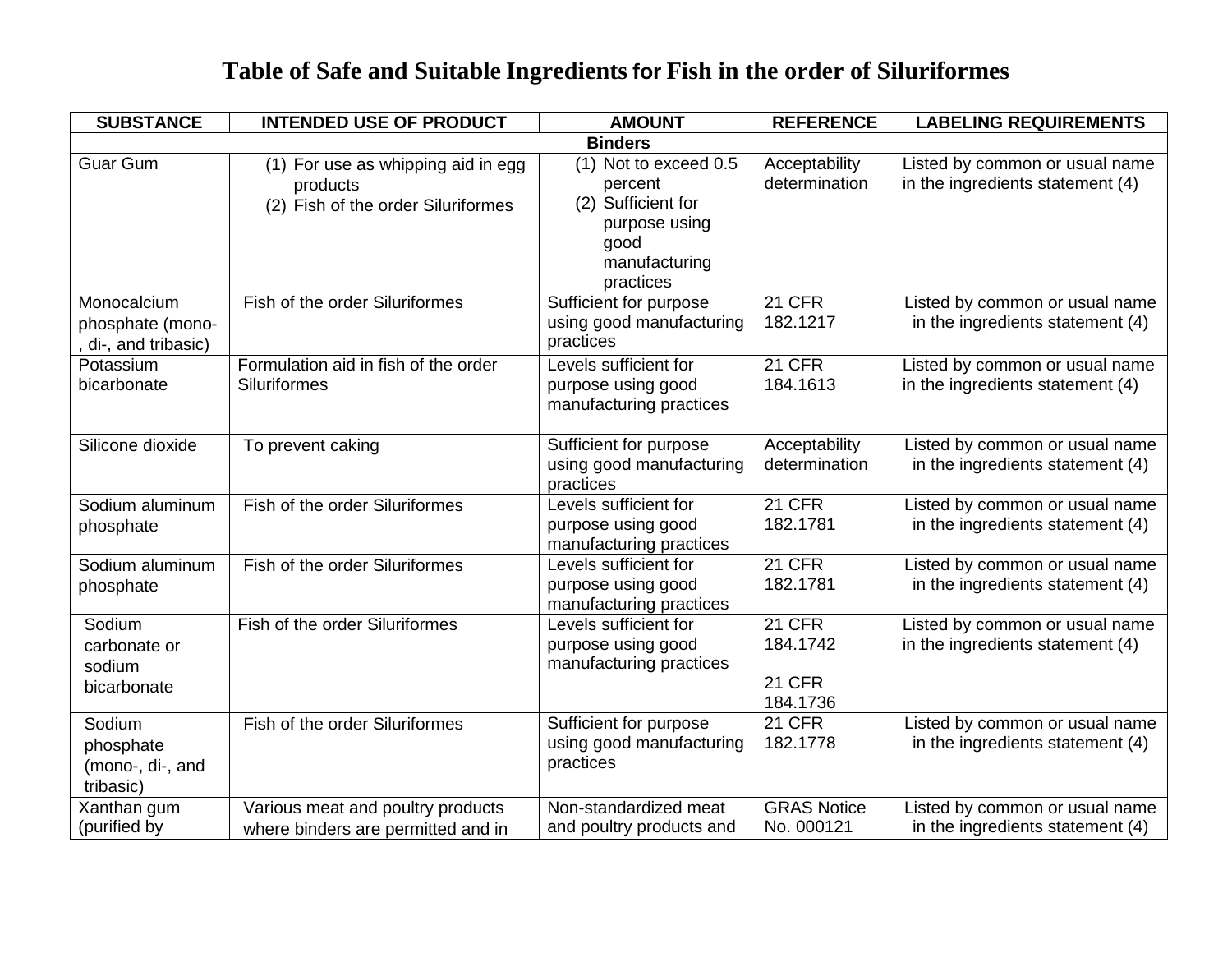| recovery with ethyl<br>alcohol)                                                                                | fish of the order Siluriformes                                                                                                                                  | products with a standard<br>of identity which currently<br>permit the use of xanthan<br>gum listed in 9 CFR<br>424.21(c)<br>Sufficient for purpose in<br>accordance with 21 CFR<br>172.5 | 9 CFR<br>424.21(c)                     |                                                                                                                                                                                                                                                                                                                                                         |  |
|----------------------------------------------------------------------------------------------------------------|-----------------------------------------------------------------------------------------------------------------------------------------------------------------|------------------------------------------------------------------------------------------------------------------------------------------------------------------------------------------|----------------------------------------|---------------------------------------------------------------------------------------------------------------------------------------------------------------------------------------------------------------------------------------------------------------------------------------------------------------------------------------------------------|--|
|                                                                                                                |                                                                                                                                                                 | <b>Flavoring Agent</b>                                                                                                                                                                   |                                        |                                                                                                                                                                                                                                                                                                                                                         |  |
| Malic acid                                                                                                     | Flavoring agent in fish of the order<br><b>Siluriformes</b>                                                                                                     | Levels sufficient for<br>purpose using good<br>manufacturing practices                                                                                                                   | 21 CFR<br>582.1069                     | Listed by common or usual name<br>in the ingredients statement (4)                                                                                                                                                                                                                                                                                      |  |
| Monosodium<br>glutamate                                                                                        | Flavoring agent in fish of the order<br>Siluriformes in various meat and<br>poultry products and fish of the order<br>Siluriformes                              | Levels sufficient for<br>purpose using good<br>manufacturing practices                                                                                                                   | 9 CFR 424, 21<br>21 CFR 182.1          | Listed by common or usual name<br>in the ingredients statement (4)                                                                                                                                                                                                                                                                                      |  |
| Potassium<br>carbonate                                                                                         | Flavoring agent in fish of the order<br>Siluriformes                                                                                                            | Levels sufficient for<br>purpose using good<br>manufacturing practices                                                                                                                   | $21$ CFR<br>184.1619                   | Listed by common or usual name<br>in the ingredients statement (4)                                                                                                                                                                                                                                                                                      |  |
| <b>Moisture Retention</b>                                                                                      |                                                                                                                                                                 |                                                                                                                                                                                          |                                        |                                                                                                                                                                                                                                                                                                                                                         |  |
| An aqueous<br>mixture of sodium<br>tripolyphosphate,<br>sodium<br>hexametaphosph<br>ate and salt<br>(optional) | Injected or applied as a spray,<br>immersion bath, drag through dip tank<br>or tumbler to retain moisture in fish or<br>fish products of the order Siluriformes | Sufficient for purpose<br>using good manufacturing<br>practices                                                                                                                          | 21 CFR<br>182.1810, 21<br>CFR 182.6760 | Labeled in the correct order of<br>predominance followed by a sub-<br>listing of each ingredient of the<br>blend listed by its common or<br>usual name in the ingredients<br>statement. Phosphates may be<br>listed collectively as "sodium<br>phosphate" in the correct order of<br>predominance in the sub-listing of<br>the blend in the ingredients |  |
| An aqueous<br>mixture of sodium<br>tripolyphosphate,                                                           | Injected or applied as a spray,<br>immersion bath, drag through dip tank<br>or tumbler to retain moisture in fish or                                            | Sufficient for purpose<br>using good manufacturing<br>practices                                                                                                                          | 21 CFR<br>182.1810, 21<br>CFR 182.6760 | Labeled in the correct order of<br>predominance followed by a sub-<br>listing of each ingredient of the                                                                                                                                                                                                                                                 |  |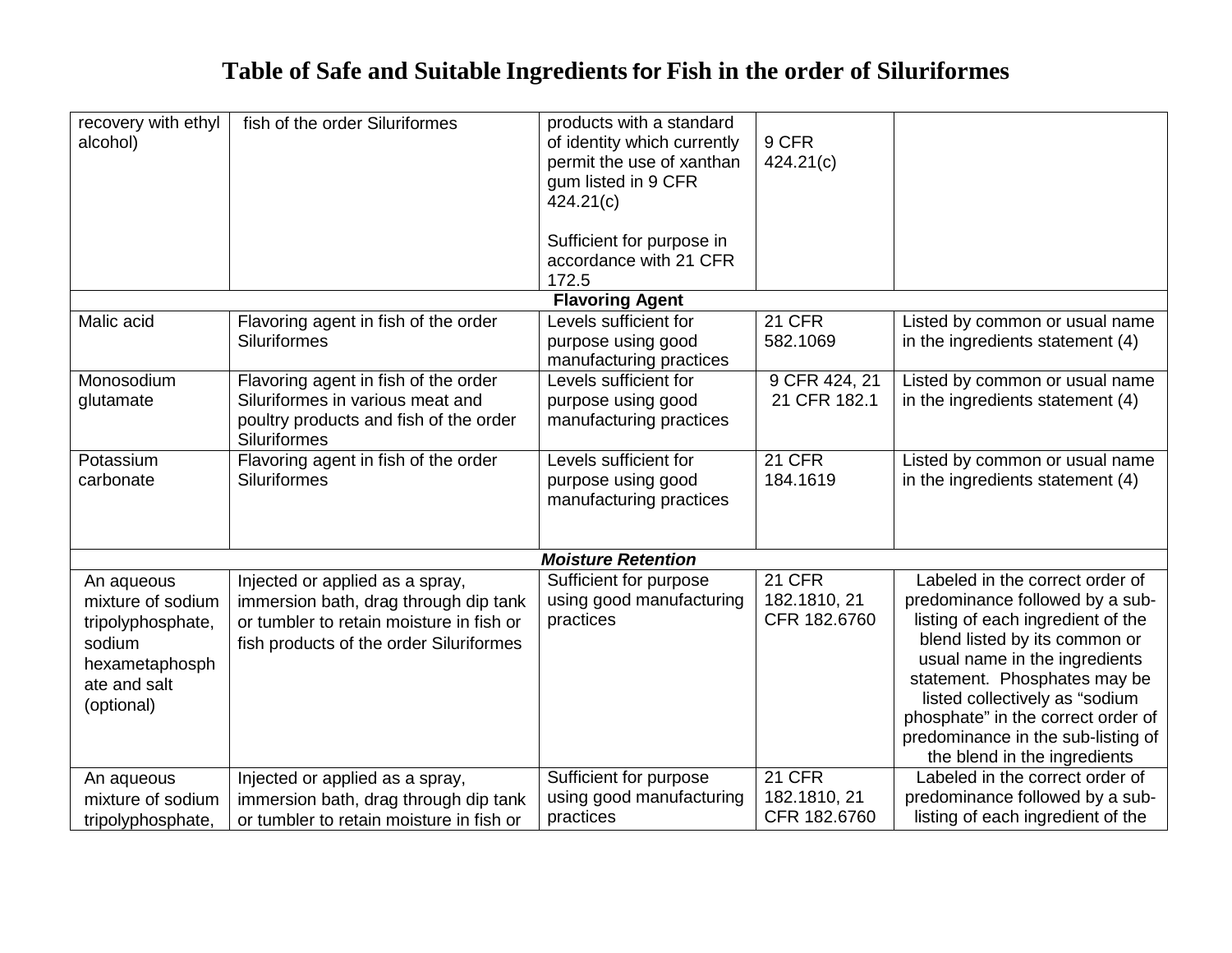| salt, sodium      | fish products of the order Siluriformes  |                          | <b>21 CFR</b> | blend listed by its common or      |
|-------------------|------------------------------------------|--------------------------|---------------|------------------------------------|
| hexametaphosph    |                                          |                          | 182.103,      | usual name in the ingredients      |
| ate, citric acid, |                                          |                          | 21 CFR        | statement. Phosphates may be       |
| and ascorbic acid |                                          |                          | 182.3013      | listed collectively as "sodium     |
|                   |                                          |                          |               | phosphate" in the correct order of |
|                   |                                          |                          |               | predominance in the sub-listing of |
|                   |                                          |                          |               | the blend in the ingredients       |
| An aqueous        | Injected or applied as a spray,          | Sufficient for purpose   | <b>21 CFR</b> | Labeled in the correct order of    |
| mixture of sodium | immersion bath, drag through dip tank    | using good manufacturing | 182.1810, 21  | predominance followed by a sub-    |
| tripolyphosphate, | or tumbler to retain moisture in fish or | practices                | CFR 182.6760  | listing of each ingredient of the  |
| salt, sodium      | fish products of the order Siluriformes  |                          | <b>21 CFR</b> | blend listed by its common or      |
| hexametaphosph    |                                          |                          | 182.1087, 21  | usual name in the ingredients      |
| ate, sodium acid  |                                          |                          | CFR 182.1033  | statement. Phosphates may be       |
| pyrophosphate     |                                          |                          |               | listed collectively as "sodium     |
| and citric acid   |                                          |                          |               | phosphate" in the correct order of |
|                   |                                          |                          |               | predominance in the sub-listing of |
|                   |                                          |                          |               | the blend in the ingredients       |
| An aqueous        | Injected or applied as a spray,          | Sufficient for purpose   | <b>21 CFR</b> | Labeled in the correct order of    |
| mixture of sodium | immersion bath, drag through dip tank    | using good manufacturing | 182.1810, 21  | predominance followed by a sub-    |
| tripolyphosphate, | or tumbler to retain moisture in fish or | practices                | CFR 182.1033  | listing of each ingredient of the  |
| salt, and citric  | fish products of the order Siluriformes  |                          |               | blend listed by its common or      |
| acid.             |                                          |                          |               | usual name in the ingredients      |
|                   |                                          |                          |               | statement. Phosphates may be       |
|                   |                                          |                          |               | listed collectively as "sodium     |
|                   |                                          |                          |               | phosphate" in the correct order of |
|                   |                                          |                          |               | predominance in the sub-listing of |
|                   |                                          |                          |               | the blend in the ingredients       |
| An aqueous        | Injected or applied as a spray,          | Sufficient for purpose   | <b>21 CFR</b> | Labeled in the correct order of    |
| mixture of        | immersion bath, drag through dip tank    | using good manufacturing | 182.1810, 21  | predominance followed by a sub-    |
| pentasodium,      | or tumbler to retain moisture in fish or | practices                | CFR 182.6789  | listing of each ingredient of the  |
| triphosphate,     | fish products of the order Siluriformes  |                          |               | blend listed by its common or      |
| tetra sodium      |                                          |                          |               | usual name in the ingredients      |
| diphosphate       |                                          |                          |               | statement. Phosphates may be       |
|                   |                                          |                          |               | listed collectively as "sodium     |
|                   |                                          |                          |               | phosphate" in the correct order of |
|                   |                                          |                          |               | predominance in the sub-listing of |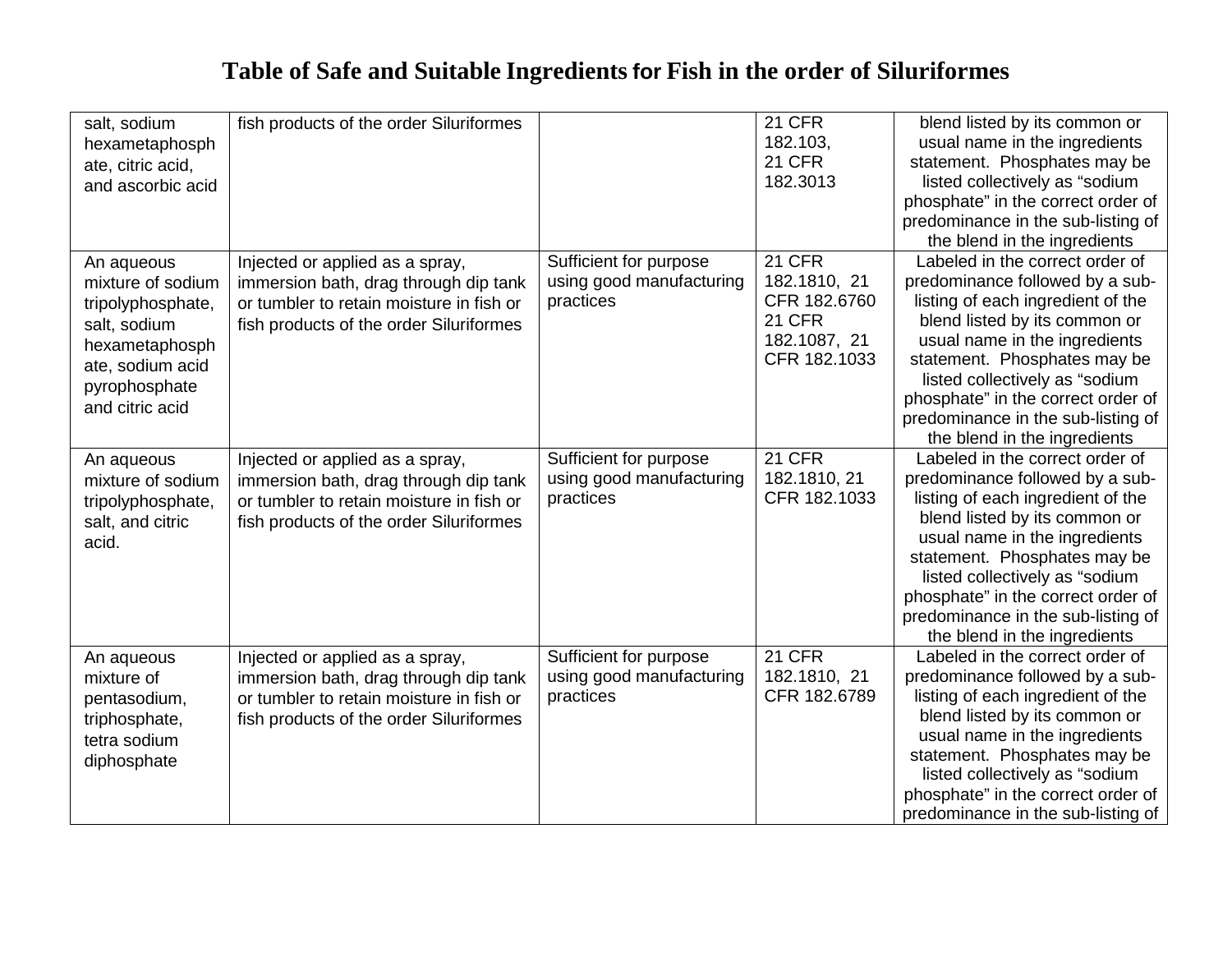|                                                                                                                                                   |                                                                                                                                                                 |                                                                 |                                                                             | the blend in the ingredients                                                                                                                                                                                                                                                                                                                            |
|---------------------------------------------------------------------------------------------------------------------------------------------------|-----------------------------------------------------------------------------------------------------------------------------------------------------------------|-----------------------------------------------------------------|-----------------------------------------------------------------------------|---------------------------------------------------------------------------------------------------------------------------------------------------------------------------------------------------------------------------------------------------------------------------------------------------------------------------------------------------------|
| An aqueous<br>mixture of<br>sodium,<br>triphosphate,<br>potassium citrate,<br>citric acid, and<br>tetra sodium<br>diphosphate,<br>sodium chloride | Injected or applied as a spray,<br>immersion bath, drag through dip tank<br>or tumbler to retain moisture in fish or<br>fish products of the order Siluriformes | Sufficient for purpose<br>using good manufacturing<br>practices | <b>21 CFR</b><br>182.1810, 21<br>CFR 182.6789,<br><b>21 CFR</b><br>182.1033 | Labeled in the correct order of<br>predominance followed by a sub-<br>listing of each ingredient of the<br>blend listed by its common or<br>usual name in the ingredients<br>statement. Phosphates may be<br>listed collectively as "sodium<br>phosphate" in the correct order of<br>predominance in the sub-listing of<br>the blend in the ingredients |
| An aqueous<br>mixture of salt,<br>citric acid.<br>potassium citrate,<br>pentasodium<br>triphosphate,<br>tetra sodium<br>diphosphate               | Injected or applied as a spray,<br>immersion bath, drag through dip tank<br>or tumbler to retain moisture in fish or<br>fish products of the order Siluriformes | Sufficient for purpose<br>using good manufacturing<br>practices | <b>21 CFR</b><br>182.1810, 21<br>CFR 182.6789,<br><b>21 CFR</b><br>182.1033 | Labeled in the correct order of<br>predominance followed by a sub-<br>listing of each ingredient of the<br>blend listed by its common or<br>usual name in the ingredients<br>statement. Phosphates may be<br>listed collectively as "sodium<br>phosphate" in the correct order of<br>predominance in the sub-listing of<br>the blend in the ingredients |
| An aqueous<br>mixture of citric<br>acid, sodium<br>triphosphate,<br>potassium<br>diphosphate                                                      | Injected or applied as a spray,<br>immersion bath, drag through dip tank<br>or tumbler to retain moisture in fish or<br>fish products of the order Siluriformes | Sufficient for purpose<br>using good manufacturing<br>practices | <b>21 CFR</b><br>182.1033, 21<br>CFR 182.1810                               | Labeled in the correct order of<br>predominance followed by a sub-<br>listing of each ingredient of the<br>blend listed by its common or<br>usual name in the ingredients<br>statement. Phosphates may be<br>listed collectively as "sodium<br>phosphate" in the correct order of<br>predominance in the sub-listing of<br>the blend in the ingredients |
| An aqueous<br>mixture of sodium<br>triphosphate, salt,<br>potassium citrate                                                                       | Injected or applied as a spray,<br>immersion bath, drag through dip tank<br>or tumbler to retain moisture in fish or<br>fish products of the order Siluriformes | Sufficient for purpose<br>using good manufacturing<br>practices | <b>21 CFR</b><br>182.1810, 21<br>CFR 184.1625                               | Labeled in the correct order of<br>predominance followed by a sub-<br>listing of each ingredient of the<br>blend listed by its common or<br>usual name in the ingredients                                                                                                                                                                               |